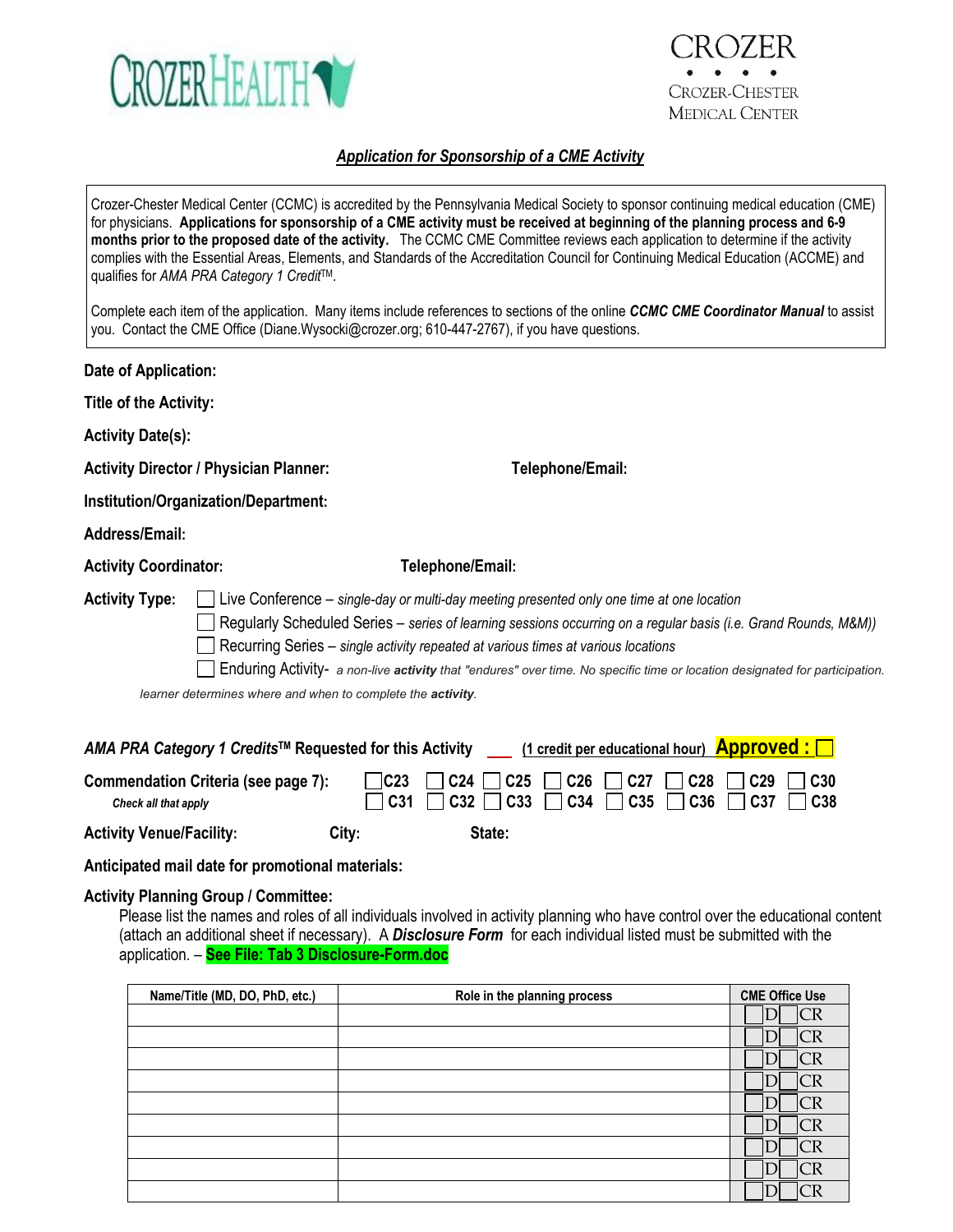## **Activity Planning Process – For additional information see Tab 2 and Tab 13 FAQ's section**

**Section I - #1 - What is the problem or issue(s) occurring in practice that you want to affect/change with this activity?**

**1.** Describe the professional practice gap(s) or practice problem(s) that will be addressed by this activity and what information was used to identify the gap in professional practice. Why do the issues exist? What do you want to change? **A professional practice gap, or quality gap, is the difference between what physicians are currently doing and what could or should be done/achieved using best practices**. These performance areas may go beyond patient care and include systems-based practice, informatics, leadership, and administration**.**

**Section II - #2, 3, 4 – How do you know this issue(s) is a concern for or relevant to your learners and their practice of medicine?**

- **2. Cause of Gap-** Indicate the types of educational needs associated with the practice gaps/problems that you have identified: (Check all that apply) **For additional information see Tab 13 FAQ's section**
	- Knowledge-based (Information- need for knowledge about a particular topic)
	- Competence-based (Know when to apply new information and skills in practice)<br>
	Performance-based (Actual implementation or application of the new information of

(Actual implementation or application of the new information or skills)

- **3.** What data sources were used to identify **learners' need**(s) related to these issues? (Check all that apply)
	- $\Box$  Evaluation Data from Prior Activities  $\Box$  Epidemiologic Trends 1 Medical Literature/Web Research State or National Patient Care Data Regulatory Reguirements Medical Specialty Association Recommendations □ Performance Improvement Activity △ □ Quality Improvement Analysis<br>□ Pre/Post Tests  $\Box$  Survey of Physicians Recommendation of Experts Medical Specialty Board – Maintenance of Licensure
	- Other, please specify:
- 
- **4. Summarize the Need** with reference to the data sources identified above, summarize the educational needs related to the practice gaps. In other words, what information did you extrapolate from these sources?
- **5.** Indicate all the medical specialties and subspecialties being targeted by this educational activity as well as any other healthcare professions included in the target audience. (Check all that apply)

| <b>Adolescent Medicine</b> | Otolaryngologists             | Neurosurgeons              |
|----------------------------|-------------------------------|----------------------------|
| Allergy & Immunology       | Pathologists                  | Oral Max. Surgeons         |
| Anesthesiologists          | Pediatrics                    | <b>Plastic Surgeons</b>    |
| Cardiologists              | Pediatric Cardiology          | Trauma Surgeons            |
| Dermatologists             | Pediatric Gastroenterologists | Vascular Surgeons          |
| <b>Emergency Medicine</b>  | Child & Adolescent            |                            |
|                            | Psychiatrists                 |                            |
| Endocrinologists           | Perinatology                  | <b>OTHER DISCIPLINES:</b>  |
| <b>Family Practice</b>     | PM&R                          | Certified Diabetes Ed.     |
| Gastroenterologists        | Podiatrists                   | <b>CRNA</b>                |
| Geriatricians              | Psychiatrists                 | <b>Nurse Practitioners</b> |
| GYN-Oncology               | <b>Pulmonary Medicine</b>     | <b>Nutritionists</b>       |
| Hematologists              | Radiologists                  | Pharmacists                |
| Oncologists                | Rheumatologists               | Physician Assistants       |
| <b>Infectious Disease</b>  | <b>Sports Medicine</b>        | <b>Registered Nurses</b>   |
| <b>Internal Medicine</b>   | <b>Urologists</b>             | Social Workers             |
| Neonatologists             |                               | <b>Medical Students</b>    |
| Nephrologists              | <b>SURGERY:</b>               | Interns                    |
| Neurologists               | <b>Burn Surgeons</b>          | <b>Residents</b>           |
| OB/GYN                     | Cardiac Surgeons              |                            |
| Ophthalmologists           | Colon & Rectal Surgeons       | OTHER:                     |
| Orthopedists               | General Surgeons              |                            |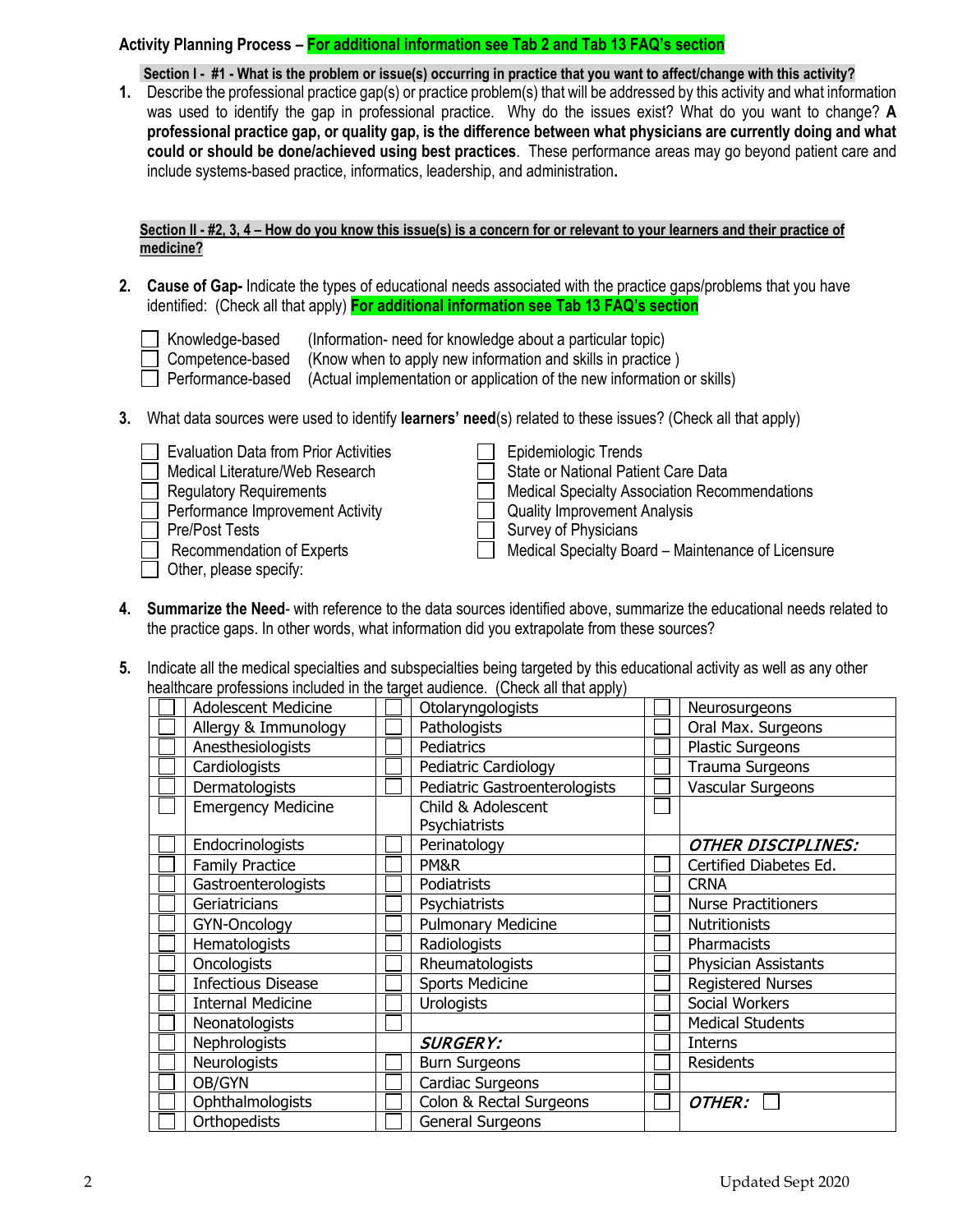**6.** How does the educational content of this activity relate to the current or potential scope of professional activities of the target audience?

## **Section III - #7 – What do we need to cover as far as content? For additional information See File Tab 4 Learning Objectives and Tab 13 FAQ Section**

**7. Instructional Objectives(s)**: Provide 3-5 global/overall learning objectives which describe the educational outcomes for this CME activity. Use active, measureable statements written to reflect the performance that you expect learners should be able to exhibit as a result of their participation in the activity.

## *At the conclusion of this activity, participants should be able to:*

*1.*

*2.*

*3.*

**Please note:** For activities with more than one session/presentation, activity organizers must also obtain specific learning objectives for each session/presentation on the conference or the series. The *CME Speaker Agreement* is designed to facilitate collection of these session-specific learning objectives from individual presenters.

**Section IV - #8 – What desirable physician attributes are addressed with this activity? For additional information see our Tab 13FAQ's section**

- **8.** Which of the ACGME/ABMS competencies will be primarily addressed by this CME activity?
	- Patient Care compassionate, appropriate, and effective for the treatment of health problems and the promotion of health
	- Medical Knowledge sound knowledge of biomedical, clinical, and cognate sciences and the application to patient care
	- **Practice-based Learning and Improvement** investigation and evaluation of the physician's own patient care, appraisal and assimilation of scientific evidence, and improvements in patient care
	- Interpersonal and Communication Skills effective information exchange and teaming with patients, their families, and other health professionals
	- Professionalism commitment to carrying out professional responsibilities, adherence to ethical principles, and sensitivity to a diverse population
	- Systems-based Practice actions that demonstrate awareness of and responsiveness to the larger context and system for health care and the ability to effectively call on system resources to provide care that is optimal

## **Section V - #9,10, 11 – Do we have the right structure and people to accomplish what we need to do?**

| 9. What is the format and education design for this activity?                               |                                    |       |
|---------------------------------------------------------------------------------------------|------------------------------------|-------|
| Formats:   Live Conference / Seminar / Workshop   On-line Conference (ex: Zoom)   Web-based |                                    | Audio |
| Educational Design components: (check all that apply)                                       |                                    |       |
| Presentation / On line Lecture                                                              | Case Studies and Discussion        |       |
| <b>Panel Discussions</b>                                                                    | Demonstration / Skills Development |       |
| Role Playing/ Standardized Patient                                                          | Round Table / Breakout Discussions |       |
| Literature Review, Video/Audio Archives                                                     | Other:                             |       |

- **10.** How did you identify the appropriate format and educational design for this activity?
- **11.** Describe the process for curriculum development and faculty selection for this activity.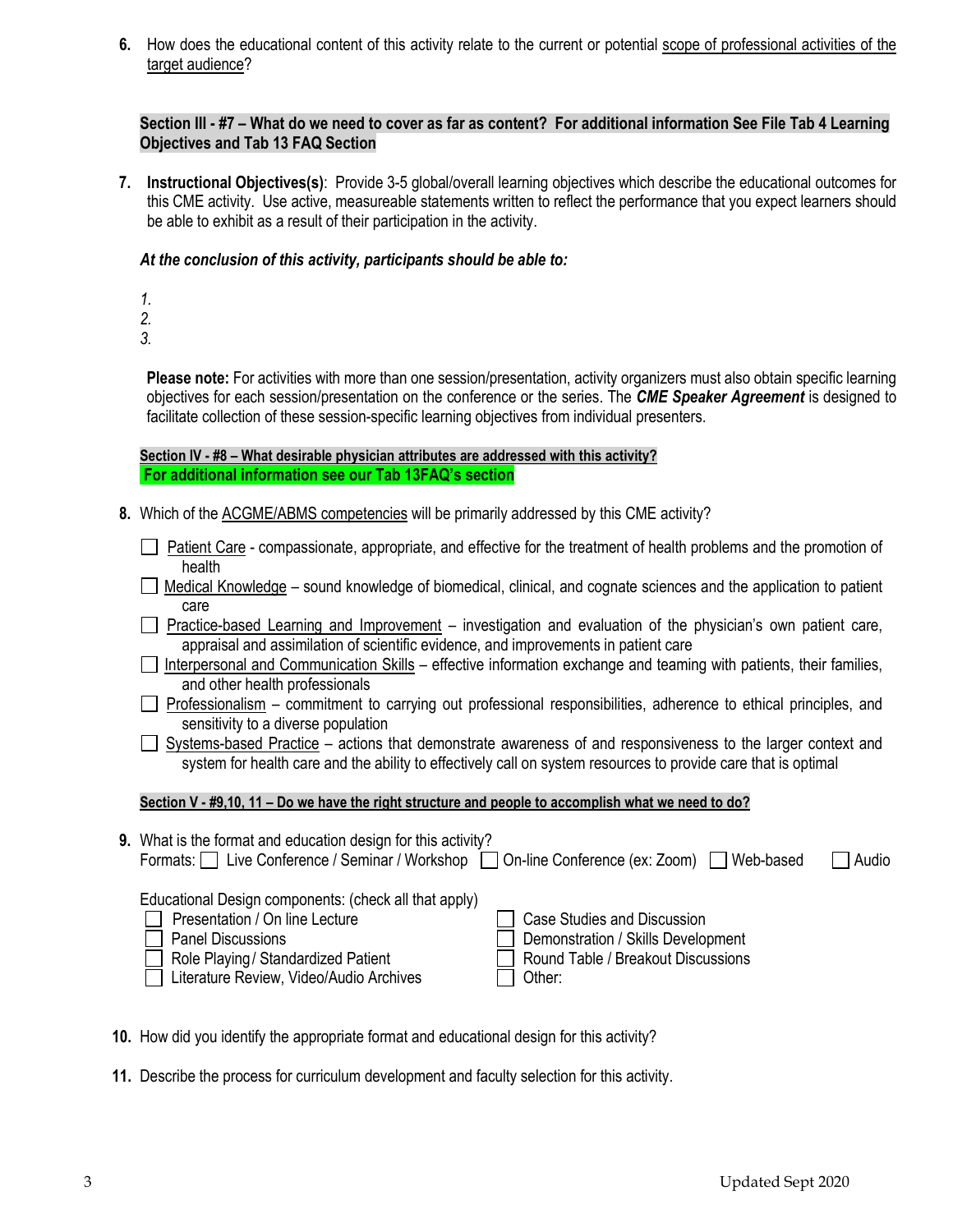**12. Teaching Staff:** Please complete the grid below for all individuals who will serve a *faculty* for this activity. If the requested credit designation for this activity is more than 2.00 credit hours, please also include the invited faculty on the required program Agenda. **A** *Disclosure Form* **for each faculty member must be submitted to the Office of CME at least 6 weeks prior to the activity. ALL CONFLICTS MUST BE RESOLVED PRIOR TO THE ACTIVITY. A Conflict of Interest Reporting Form for each identified conflict is due at least 2 weeks prior to the activity. Please See File: Tab 3 Disclosure-Form**

| Name/Title (MD, DO, PhD, etc.) &    | <b>CME</b>    | Name/Title (MD, DO, PhD, etc.) &    | <b>CME</b>    |
|-------------------------------------|---------------|-------------------------------------|---------------|
| <b>Presentation Title on Agenda</b> | <b>Office</b> | <b>Presentation Title on Agenda</b> | <b>Office</b> |
|                                     | Use           |                                     | use           |
|                                     | 1D            |                                     | ID            |
|                                     |               |                                     |               |
|                                     | <b>SA</b>     |                                     | <b>SA</b>     |
|                                     | <b>CR</b>     |                                     | <b>CR</b>     |
|                                     | D.            |                                     | ID            |
|                                     | <b>SA</b>     |                                     | <b>SA</b>     |
|                                     | <b>CR</b>     |                                     | <b>CR</b>     |
|                                     | D             |                                     | D             |
|                                     | <b>SA</b>     |                                     | <b>SA</b>     |
|                                     | ]CR           |                                     | <b>CR</b>     |
|                                     | İD            |                                     | <sub>D</sub>  |
|                                     | <b>SA</b>     |                                     | <b>SA</b>     |
|                                     | <b>CR</b>     |                                     | <b>CR</b>     |
|                                     | D.            |                                     | D             |
|                                     | <b>SA</b>     |                                     | <b>SA</b>     |
|                                     | <b>CR</b>     |                                     | <b>CR</b>     |
|                                     | D             |                                     | ID            |
|                                     | <b>SA</b>     |                                     | <b>SA</b>     |
|                                     | $ {\sf CR} $  |                                     | <b>CR</b>     |
|                                     | İD            |                                     | D             |
|                                     | <b>SA</b>     |                                     | <b>SA</b>     |
|                                     | <b>CR</b>     |                                     | <b>CR</b>     |
|                                     |               |                                     |               |

**13. Faculty Confirmations:** Signed *CME Speaker Agreements*, including the faculty name, topic, date/time of presentation, session-specific learning objectives, and acknowledgement of the Standards for Commercial Support, must be submitted to the Office of CME **at least 6 WEEKS PRIOR to the activity**.

□ Check to acknowledge your understanding of this requirement. **Please See File:Tab 5 Speaker Agreement**

**#14 – Should we involve anyone else internally or externally in planning and implementing this activity?**

**14.** Are there other organizations/departments involved in the planning and implementation this activity? **(nursing, allied health, other specialties, outside institutions).**

 $\Box$  No

Not at this time. We are exploring collaboration with:

Yes. Please describe the collaboration:

**#15 - 16 – Are there other materials or resources not associated with this activity that we should tie in or develop?**

- **15**. Is there potential to link this activity to patient or community education? **Please place copies in the file.**
	- $\Box$  No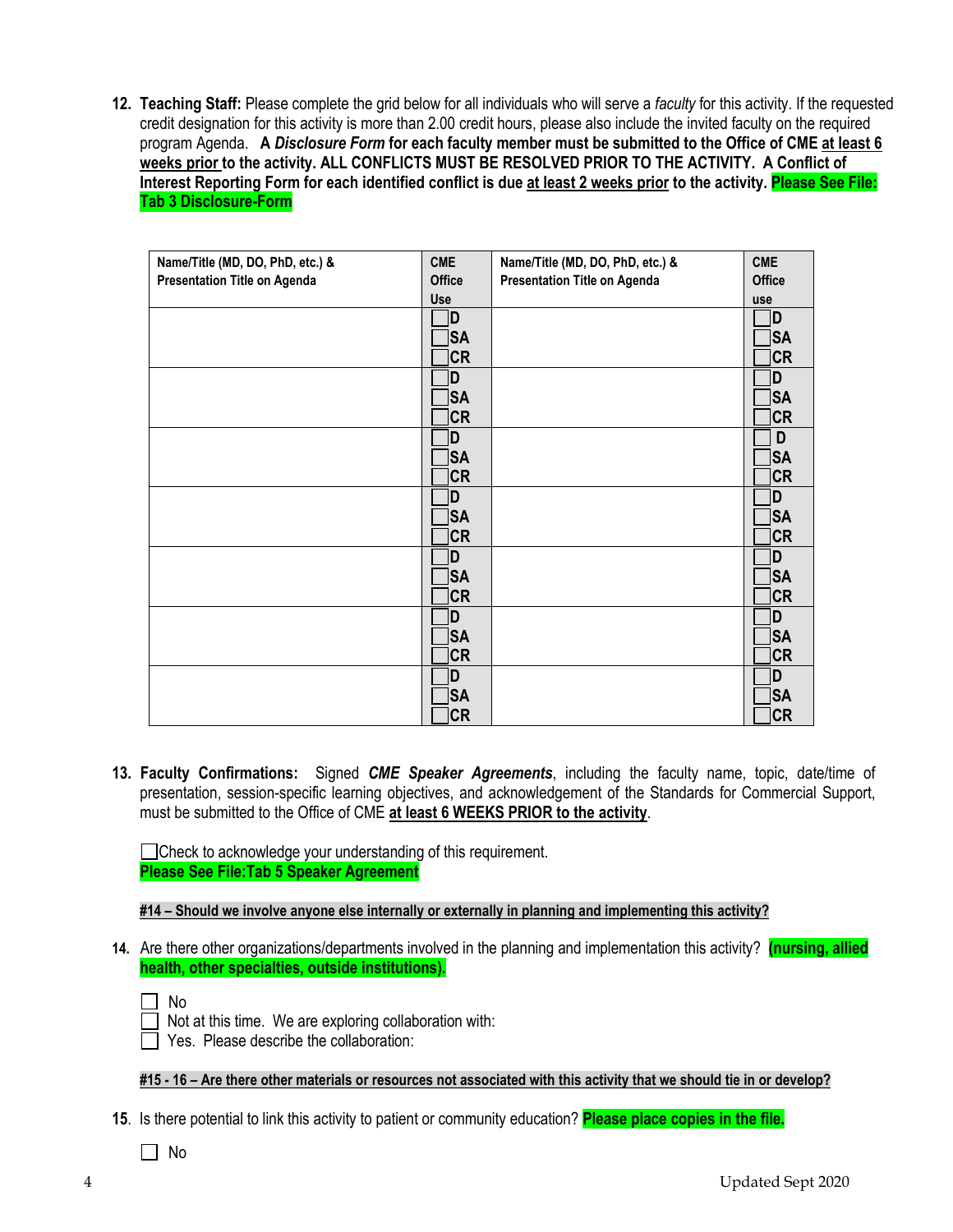Not at this time. We may explore the possibility in future.

 $\Box$  Yes. Please describe: There may be the opportunity for physicians to learn about community resources that are available to our patients that they can then use in their practice.

**16.** Are there any associated non-educational strategies planned to support this activity? Non-educational strategies can include items like reminders, patient satisfaction questionnaires, physician incentives, peer-to-peer feedback, and newsletters. **Please place copies and notations in the file.**

- Not at this time. We may explore the possibility in future.
- Yes. Please describe:

**#17 - 19 – What change do you want to occur as a result and is there something that might inhibit this despite this education? Please See File: Tab 13 FAQ's for additional help**

- **17**. **Activity Outcomes-** This activity is designed to change (check all that apply):  $\Box$  Competence  $\Box$  Performance  $\Box$  Patient Outcomes
- **18.** Describe the anticipated changes in learners' competence, performance and/or patient outcomes as a result of their participation in this activity. How will this activity benefit the physician learners and/or their patients:
- **19.** Have you identified any potential barriers outside of your control or the learners' control that could limit or block the desired changes/ outcomes? If so, do you have any strategies to address those barriers? **Please See File: Tab 13 FAQ's for additional help (Ways to address barriers could be: order sets, computer prompts, signage, Care Pathways**

Yes. Please describe:

#### **#20 – How will you determine if the activity will make a difference in the delivery of patient care?**

**20.** What mechanism will you use to measure if changes in competence, performance or patient outcomes have occurred? (Check all that apply.)

| <b>Post Activity Evaluation (required)</b> | Follow-up Outcomes Survey or Skills Assessment    |
|--------------------------------------------|---------------------------------------------------|
| <b>Pre/Post Tests</b>                      | Formal Study / Case Based Studies                 |
| Performance Improvement/Chart Audits       | Quality Improvement Analysis / Statistical Review |
| <b>Patient Surveys</b>                     | Public Perception / Media perception              |
| Measure mortality / morbidity rates        | $\Box$ Other: (specify)                           |

- **21. Agenda: If available, please attach a draft Program Agenda that lists the topic, scheduled time for each presentation, invited faculty, and objectives for each presentation.**
- **22.Commercial Support:** Will this activity receive commercial support (financial or in-kind grants or donations) from a company such as a pharmaceutical or medical device manufacturer? (note: exhibit fees are not considered commercial support)



A **Commercial Interest** is defined as "any proprietary entity producing, marketing, re-selling, or distributing health care goods or services consumed by, or used on, patients, with the exemption of non-profit or government organizations and non-health care related companies." The ACCME does not consider providers of clinical services directly to patients, such as group practices or for-profit hospitals, to be commercial interests.

All financial or in-kind support from a commercial interest for an activity certified for *AMA PRA Category 1 Credit*TM must comply with the ACCME's Standards for Commercial Support and must be paid in the form of an educational grant to Crozer-Chester Foundation.

No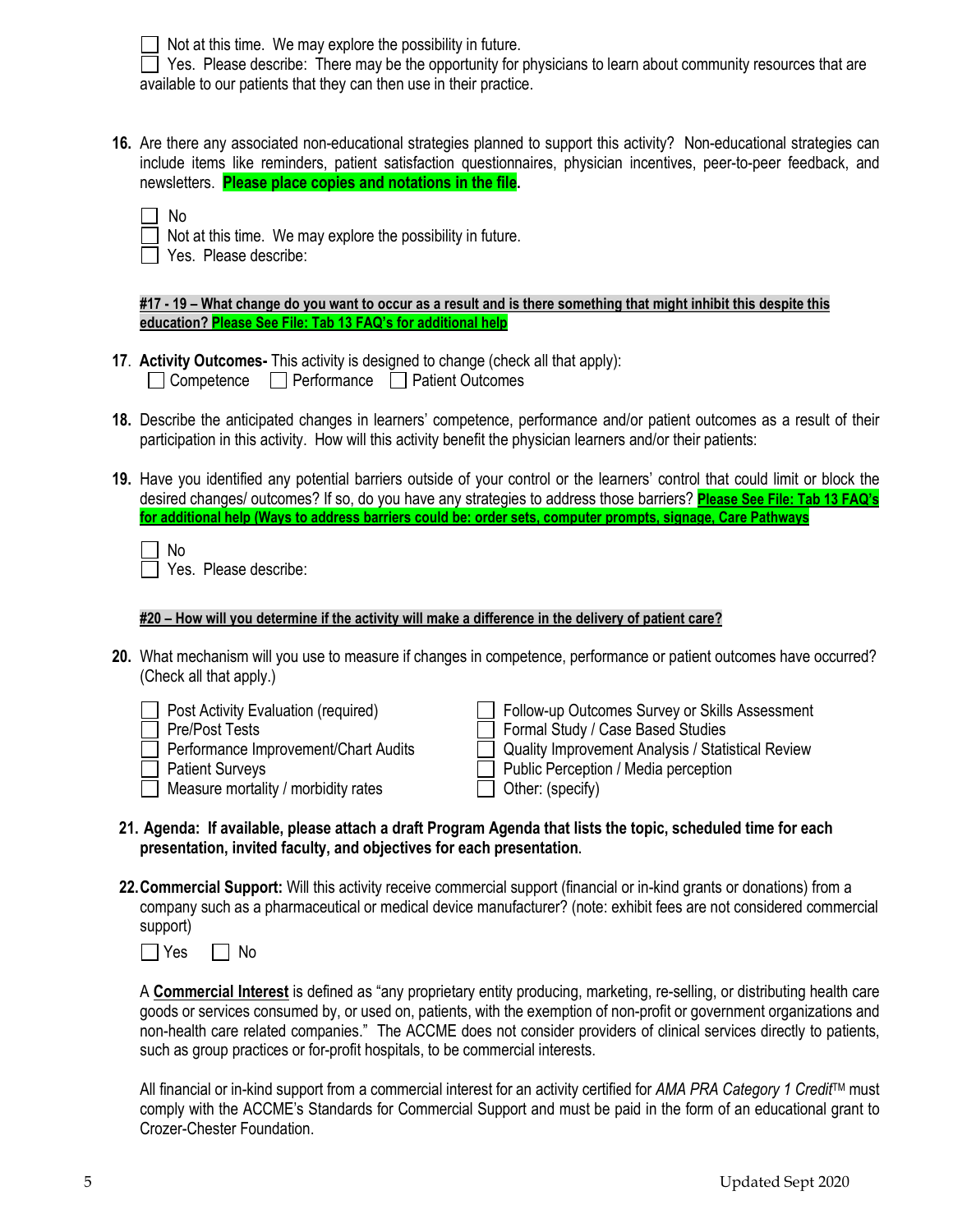*If your activity receives support from a commercial interest, a Commercial Support Letter of Agreement must be executed by a representative of the CCMC CME Office and a representative of the commercial supporter at least one week prior to the activity. No exceptions! See File: Tab 7 Commercial Support*

*n.b. Fees provided by companies for promotional exhibits or advertising are not considered commercial support and do not require the execution of Commercial Support Letters of Agreement.*

#### **22. Projected Budget:**

Attach a projected budget itemizing estimated revenues (e.g., registration fees, unrestricted educational grants, exhibit fees, instructional support) and expenses (e.g. speaker honoraria and expenses, facilities, marketing, educational and promotional materials, food and beverage) for the activities.

*Post-activity wrap up materials including an attendee list, evaluation summary, verification of disclosure of commercial support to the learners, and a financial report are due to the CME Office no later than 90 days following the close of the CME activity. Questions may be addressed to the CME Office via email a[t diane.wysocki@crozer.org](mailto:diane.wysocki@crozer.org) or phone-*

*610-447-2767.*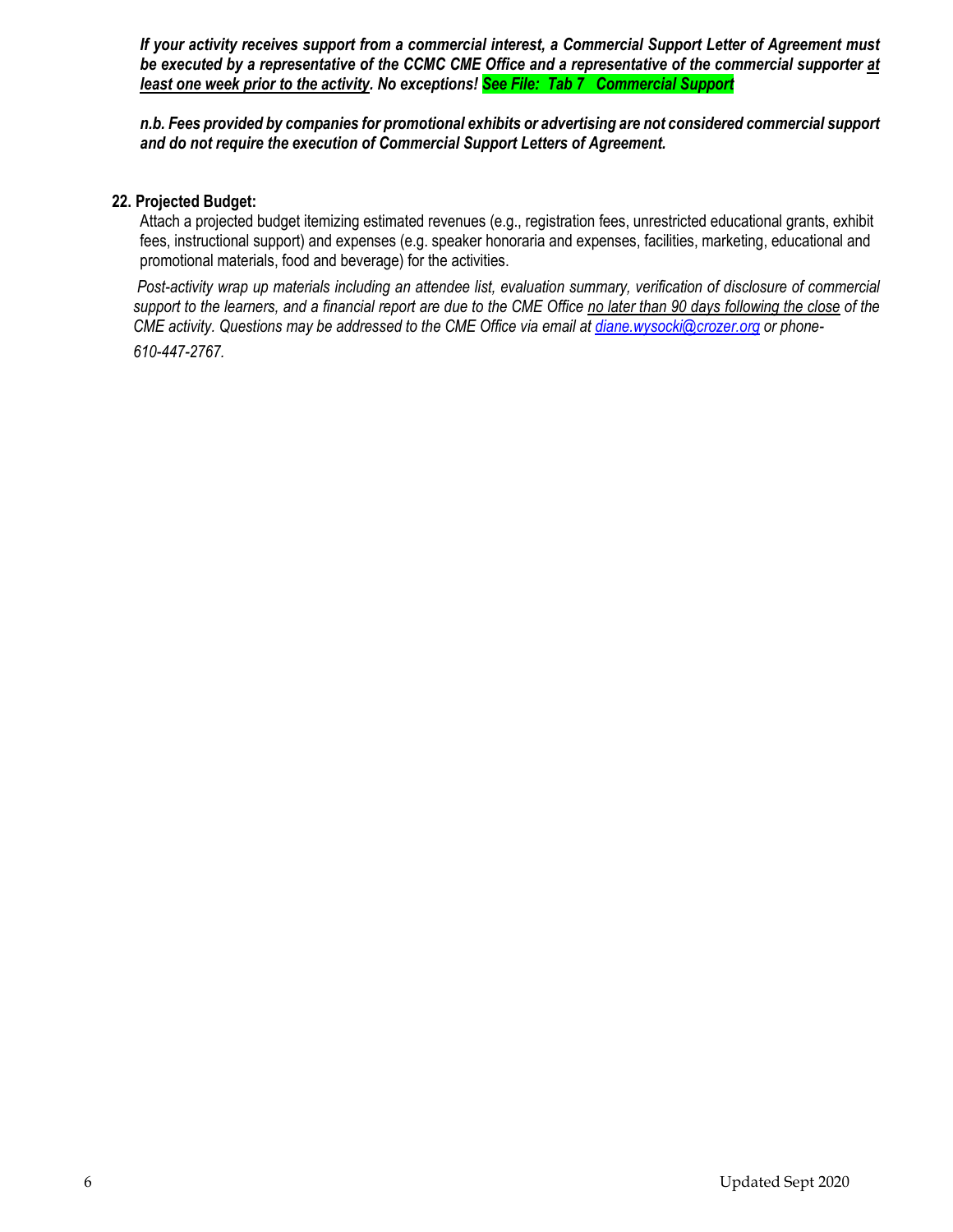## New Criteria for Accreditation with Commendation

**Please answer the questions below in each of the 5 categories.** If you answer yes to any of the questions below, please provide detail descriptions as to how the activity will address the question in the appropriate category comment field.

#### *1. Team-Based Education: (C23-25)*

| Is this activity designed to change competence/performance of the healthcare team? (i.e., at least<br>one outcomes is specific to improving team interaction). Will this activity include<br>representatives from more than one health care professional as planners and faculty? | $\vert$ Yes<br>$\Box$ No     |
|-----------------------------------------------------------------------------------------------------------------------------------------------------------------------------------------------------------------------------------------------------------------------------------|------------------------------|
| Will this activity include patients and/or the public as planners or faculty (i.e., panelists, speakers,<br>$etc.$ )?                                                                                                                                                             | $\Box$ Yes<br>$\Box$ No      |
| Will this activity include students of the health professions as planners and/or faculty?                                                                                                                                                                                         | $ $ $\gamma$ es<br>$\neg$ No |

*Team-based Education Comments:* 

| <b>Public Health Priorities: (C26-28)</b>                                                                                                                                                                                                                                                                         |                                  |
|-------------------------------------------------------------------------------------------------------------------------------------------------------------------------------------------------------------------------------------------------------------------------------------------------------------------|----------------------------------|
| Will this activity teach about the collection, analysis, or synthesis of health/practice data and use<br>health care data to teach about healthcare improvement?                                                                                                                                                  | $\Box$ Yes<br>$\Box$ No          |
| Will this activity address factors beyond clinical care that affect the health of populations (e.g.,<br>healthcare and payer systems, access to care, health disparities, or the population's physical<br>environment) or teach strategies that learners can use to achieve improvements in population<br>health? | $\Box$ Yes<br>$\Box$ No          |
| Have you collaborated with healthcare or community organizations to augment the ability to<br>address population health issues and can you demonstrate that the collaborations augment the<br>organization's ability to address population health issues?                                                         | $\vert$ $\vert$ Yes<br>$\Box$ No |

*Public Health Priority Comments:*

#### *3. Enhances skills: (C29-C32)*

| Will this activity improve communication skills of learners and include via demonstration,<br>practice and feedback to the learner and does it include an evaluation of observed communication<br>skills and formative feedback to the learner about their skills?                                                                                                                       | $\gamma$ Yes<br>$\neg$ No |
|------------------------------------------------------------------------------------------------------------------------------------------------------------------------------------------------------------------------------------------------------------------------------------------------------------------------------------------------------------------------------------------|---------------------------|
| Will this activity improve technical and procedural skills of learners, (e.g., operative skill, device<br>use, procedures, physical examination, specimen preparation, resuscitation, and critical incident<br>management and does it include an evaluation of observed technical skills and formative feedback<br>to the learner about their skills?                                    | $\vert$ Yes<br>$\Box$ No  |
| This criterion recognizes providers that develop individualized educational planning for the<br>learner; customize an existing curriculum for the learner, track learners through a curriculum; or<br>with learners to create a self-directed learning plan where the learner assesses their own gaps and<br>selects content to address those gaps.                                      | $\Box$ Yes<br>$\Box$ No   |
| Will this activity utilize support strategies to enhance change as an adjunct to the education to<br>reinforce or sustain changes, (e.g., reminders, supplemental resources, etc.) and do you plan to<br>measure the success of these strategies? If yes, are you willing to work with PAMED to initiate a<br>follow-up mechanism to assess the effectiveness of any support strategies? | $\Box$ Yes<br>$\Box$ No   |

*Enhances Skills Comments:*

#### *4. Demonstrate Educational Leadership (C33-35)*

| Will the provider engage in CME research and scholarship? Engagement by CME providers in             |               |
|------------------------------------------------------------------------------------------------------|---------------|
| the scholarly pursuit of research related to the effectiveness of and best practices in CME supports | $\bigcap$ Yes |
| the success of the CME enterprise. Participation in research includes developing and supporting      | $\Box$ No     |
| innovative approaches, studying them, and disseminating the findings.                                |               |
| Does the provider support the continuous professional development of its CME team? The               |               |
| participation of CME professionals in their own continuing professional development (CPD)            |               |
| supports improvement in their CME programs and advances the CME profession. This criterion           | $\Box$ Yes    |
| recognizes providers that enable their CME team to participate in CPD in domains relevant to the     | $\Box$ No     |
| CME enterprise. The CME team are those individuals regularly involved in the planning and            |               |
| development of CME activities, as determined by the provider.                                        |               |